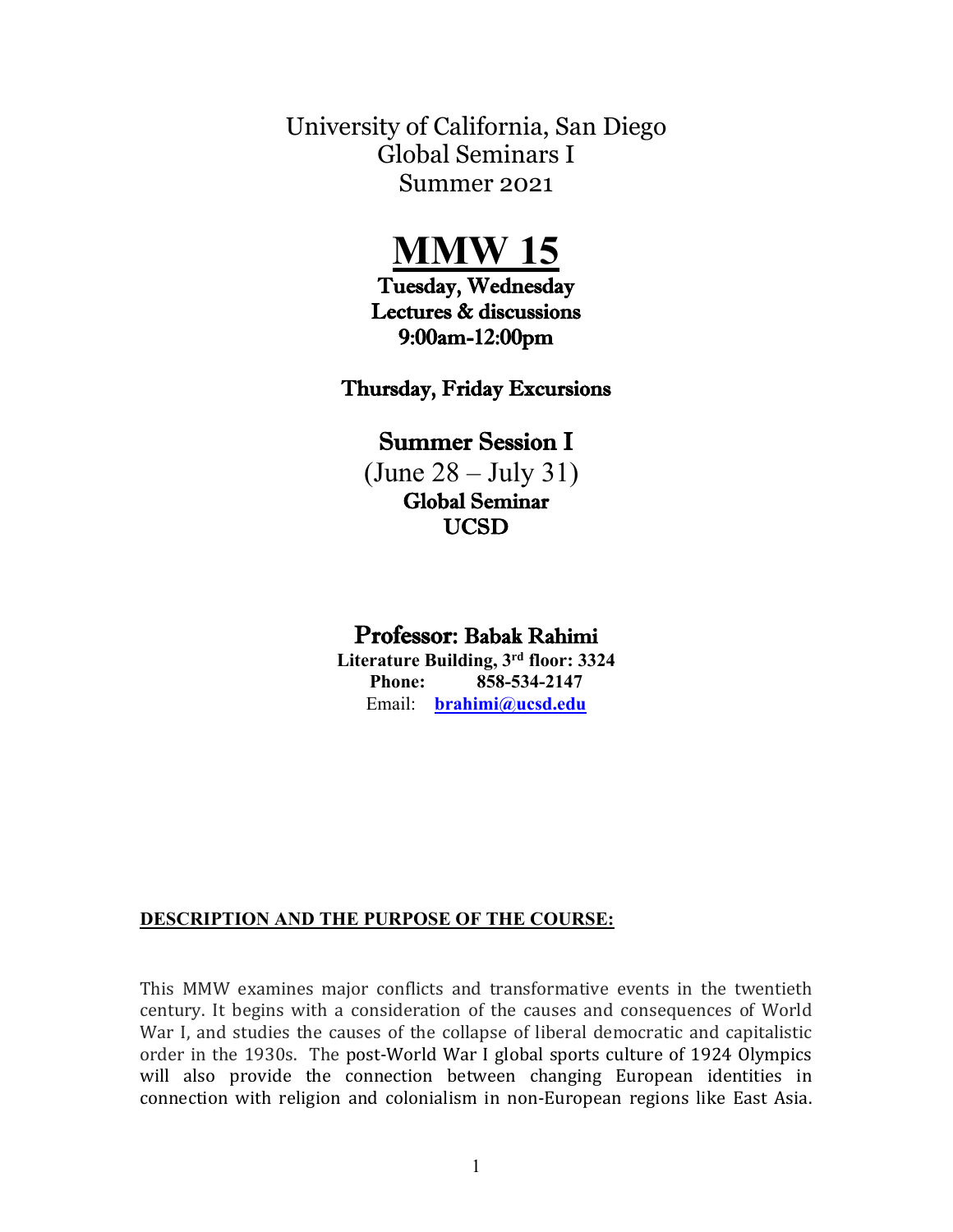The movie, *Chariots of Fire,* serves an example of post-war Britain and the inter-war period, and the impact sporting cultures can have with missionary religious practices in countries such as China. The course also provides a framework and a theory for understanding the rise of Communism and Fascism in the context of deepening economic and political crisis of post-war period. A study of the outbreak of the Second World War will focus on both extreme nationalism and aesthetic innovation in the promotion of militaristic ideology, best depicted in Leni Riefenstahl's *Triumph of the Will* and Rossellini's Fascist trilogy (1941-1944). The course then moves to address the historical context of the Cold War, the conflict between U.S., as an emerging superpower, and the Soviet Union. Amid such conflict, the course will also examine the process of decolonization, especially in Africa, Middle East and the Subcontinent, and discuss the collapse of Soviet Communism and the emerging of liberal (or post-liberal) world.

#### The basic goals of the course are as follow:

- 1. To acquire basic understanding of twentieth century global history with an especial focus on everyday life and cultural processes.
- 2. To understand how the everyday and local histories can be connected with global histories.
- 2. To gain familiarity with non-European civilizations, in particular the Chinese and Muslim societies.
- 3. To engage in intensive university-level writing and to improve one's analytical and critical skills.

#### **REQUIRED TEXTBOOKS:**

Textbooks are available for purchase at the UCSD bookstore.

- 1. Jerry H. Bentley and Herbert F. Ziegler, *Traditions & Encounters: A Global Perspective on the Past.* MMW combined Edition, 5<sup>th</sup> Edition.
- 2. Andrea Lunsford. *Easy Writer with 2011 MLA and 2012 APA Updates: A Pocket Reference*. Bedford/St. Martin's, 2011.
- 3. A few other course-related articles will be placed on UCSD e-reserves. [http://reserve.edu.](http://reserve.edu/)

#### **COURSE REQUIREMENTS:**

#### **Assignments:**

Assignments and grades will be determined as follows: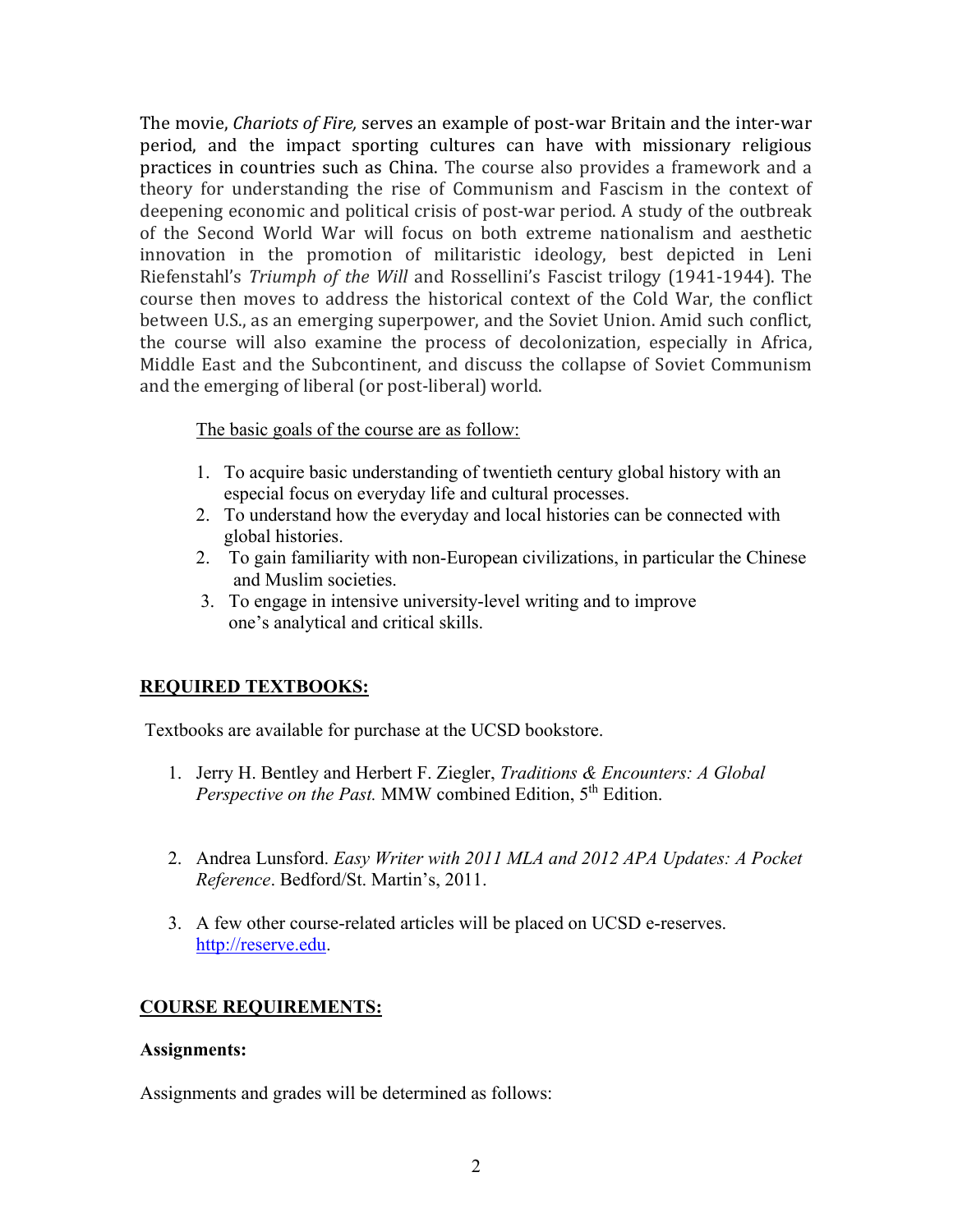| Writing Assignments | 35%    |
|---------------------|--------|
| Midterm Exam        | 20%    |
| Final Exam          | 35%    |
| Class participation | $10\%$ |

#### **EXAMS:**

- The mid-term and the final are in-class exams. Your lecture attendance, participation in sessions and readings should prepare you for the two exams.
- I will provide a study guide for the final exam.
- You must complete all parts of the writing assignment, attend section, and take all exams in order to pass the course.
- Please note that make-up exams maybe allowed only in the case of justified reason for absence.
- The writing exam will be a research paper based on your experiences in excursions.

#### **CLASS POLICY & GUIDELINES:**

#### **Attendance and Participation**

Active participation for each week compromises 10% of your grade. Students are expected to come to the lectures and are required to attend the sections. Students are also expected to have read the assigned reading materials and be prepared to talk about the reading material and lectures during discussion sessions. You can certainly ask questions during the lectures.

#### **Late Papers**

You must complete all assigned papers in a timely manner to pass the course. Late papers will be penalized  $1/3$  of a grade for each class that they are late.

#### **Plagiarism**

The major part of your course assignments and exams involves writings based on your assigned reading. So, make sure to cite your sources, either quoted directly or paraphrased, so to avoid plagiarism. In other words, submit your own original work! See me if you have any questions regarding what constitutes plagiarism. If you are caught cheating you will automatically fail the course.

#### **Assistance**

In case of disability that may require accommodation, please see me or your Section instructor on the first day of class.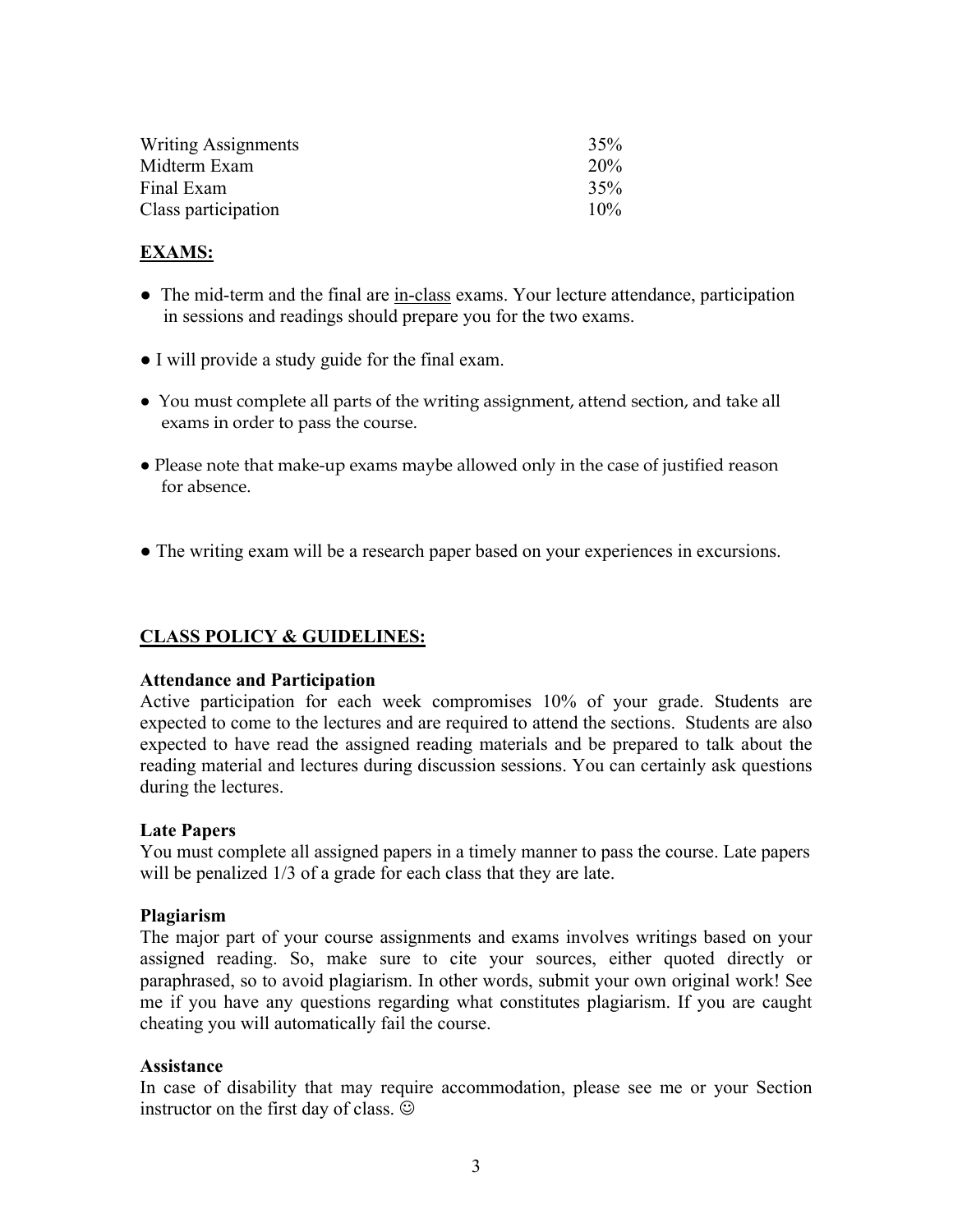#### **Communication**

I have set up an official office hour on Thursdays between 9am and 12:00pm at the Department of Literature 3<sup>rd</sup> floor (room 3324) on the Warren Campus. You could certainly reach me by email and phone. I will be in my office during my office hours, but I could also make an appointment to see you at another time. My office phone does not have a message service. You could set up an appointment via email.

I expect to occasionally communicate with you by email. I may have to change or add a reading assignment or perhaps assign you a new project or correct something from the lectures. So, please check your UCSD emails on a weekly basis.

#### **Email**

Please do not check your emails in class! Thank you. But you could certainly email me whenever you want.  $\odot$ 

# Schedule for the course

- Tueseday to Wednesday: 9:00 am 12:00pm in class
- Thursday and Friday Excursion day
- **•** There will be no scheduled activity on weekends.
- **●** Mondays: Research/Reading day

#### **Excursions**

Prague is a global city and an ideal site to study the twentieth century.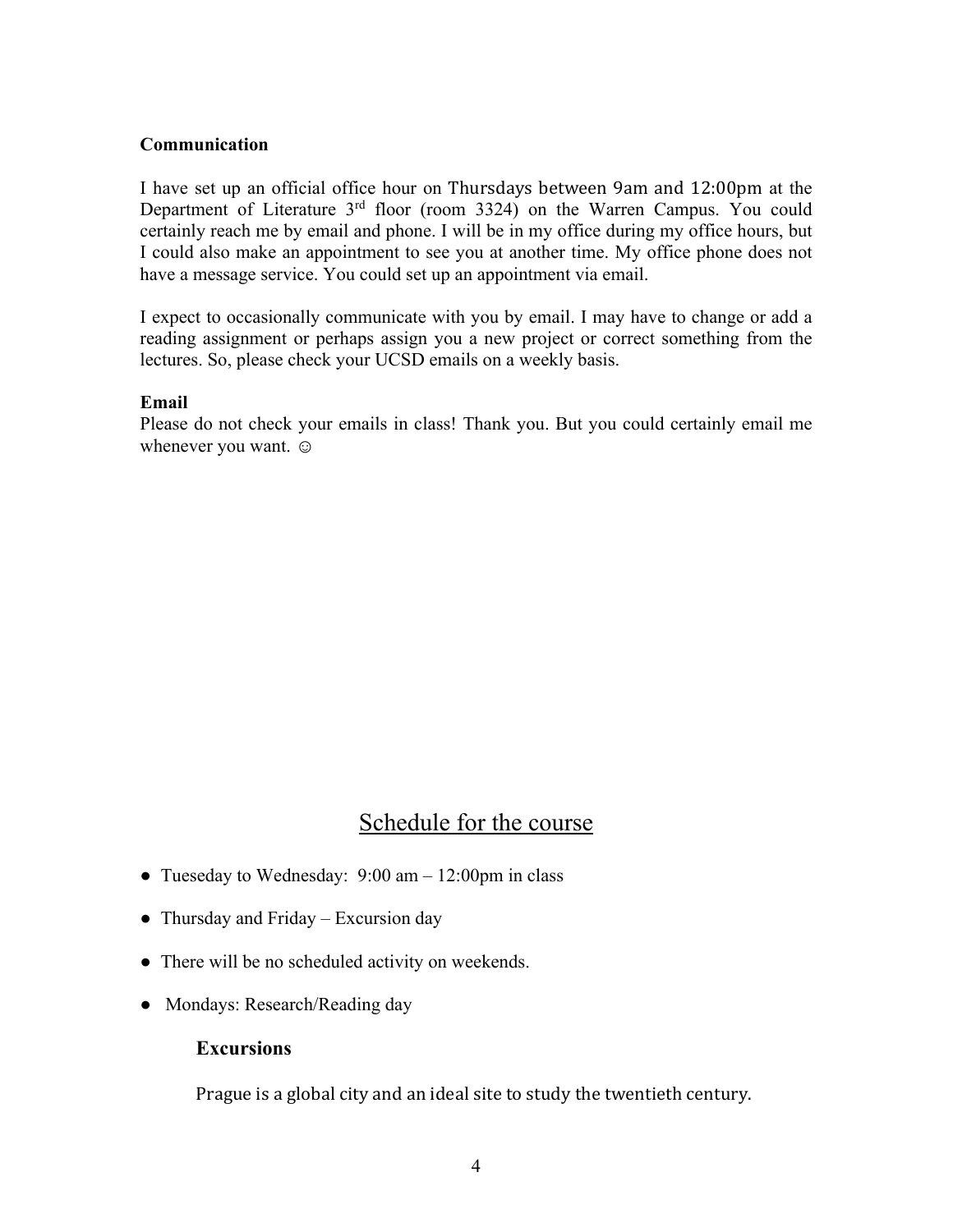The city of Prague offers numerous museums, which for MMW I believe the ideal ones would be: Prague Castle, and National Gallery. The National Technical Museum provides a history of modern technology and warfare, which relates directly to MMW lectures. The National Memorial to the Heroes of Heydrich Terror would be an excellent venue for WWII history, which the Czech resistance movement is memorialized for public viewing. For a history of Prague we will visit Lobkowicz Palace where a significant collection of art from Central Europe is housed. The Jewish Museum in Prague displays historical artifacts from 1906 to 1994, providing ample historical documents for the students to view and learn in the context of MMW course. The Strahov library is based at a monastery near Prague. The Library is a testimony to the history of religious culture in Eastern Europe, which continues to exist in the post-Soviet era.

List of places to visit:

1.Prague Castle,

- 2. Lobkowicz Palace,
- 3. National Memorial to the Heroes of Heydrich Terror,
- 4. National Gallery, National Technical Museum,
- 5. Wallenstein Palace Gardens,
- 6. Strahov Library
- 7. Jewish Museum in Prague

| Instruction begins       | Monday, June 28               |
|--------------------------|-------------------------------|
| Independence Day Holiday | Monday, July 5                |
| Instruction ends         | Friday, July 30               |
| <b>Final Exams</b>       | Friday - Saturday, July 30-31 |

# Schedule of Lectures

### **WEEK 1: June 28-July 2**

**June 28, Monday: Orientation** 

**June 29, Tuesday: Introduction to the course and Global History in the Twentieth Century** 

**June 30, Wednesday: War World I and its aftermath** 

**July 1, Thursday: Excursion July 2, Friday Excursion**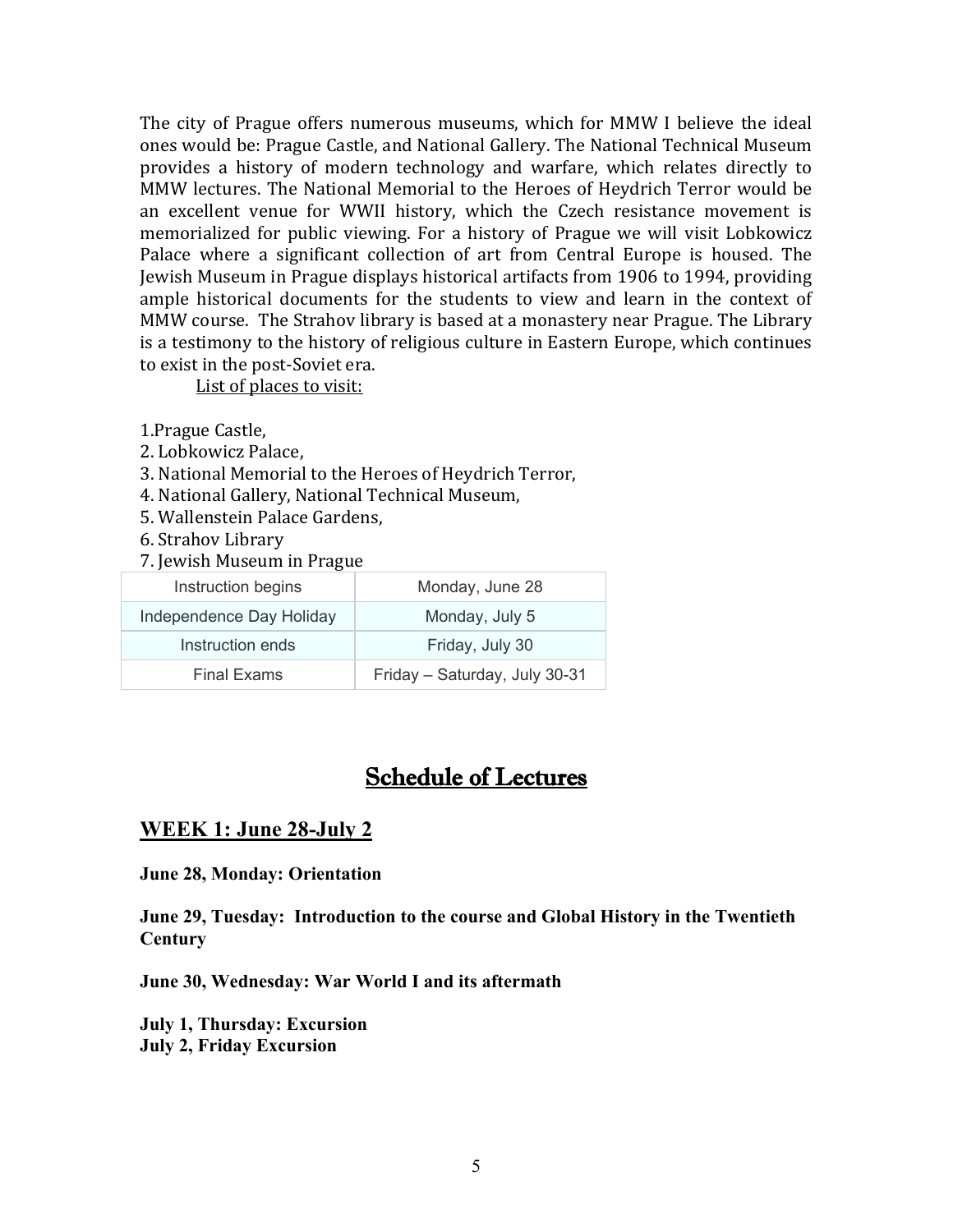### **WEEK 2: July 5-9**

**July 5, Monday: Research/Reading day** 

**July 6, Tuesday: WWII and Global Conflict** 

**July 7, Wednesday: The Holocaust, the Blitz, and the Atomic Bomb** 

**July 8, Thursday: Excursion July 9, Friday: Excursion** 

## **WEEK 3: July 12-16**

**July 12, Monday: Research/Reading day** 

**July 13, Tuesday: post-War Cultures from Asia to Latin America** 

**July 14, Wednesday: The Prague Spring and 1960s** 

**July 15, Thursday: Excursion July 16, Friday: Excursion** 

#### **July 19-23**

**July 19, Monday: Research/Reading day** 

**July 20, Tuesday: When the Berlin Wall collapsed** 

**July 21, Wednesday: The World in the Age of post-Communism**